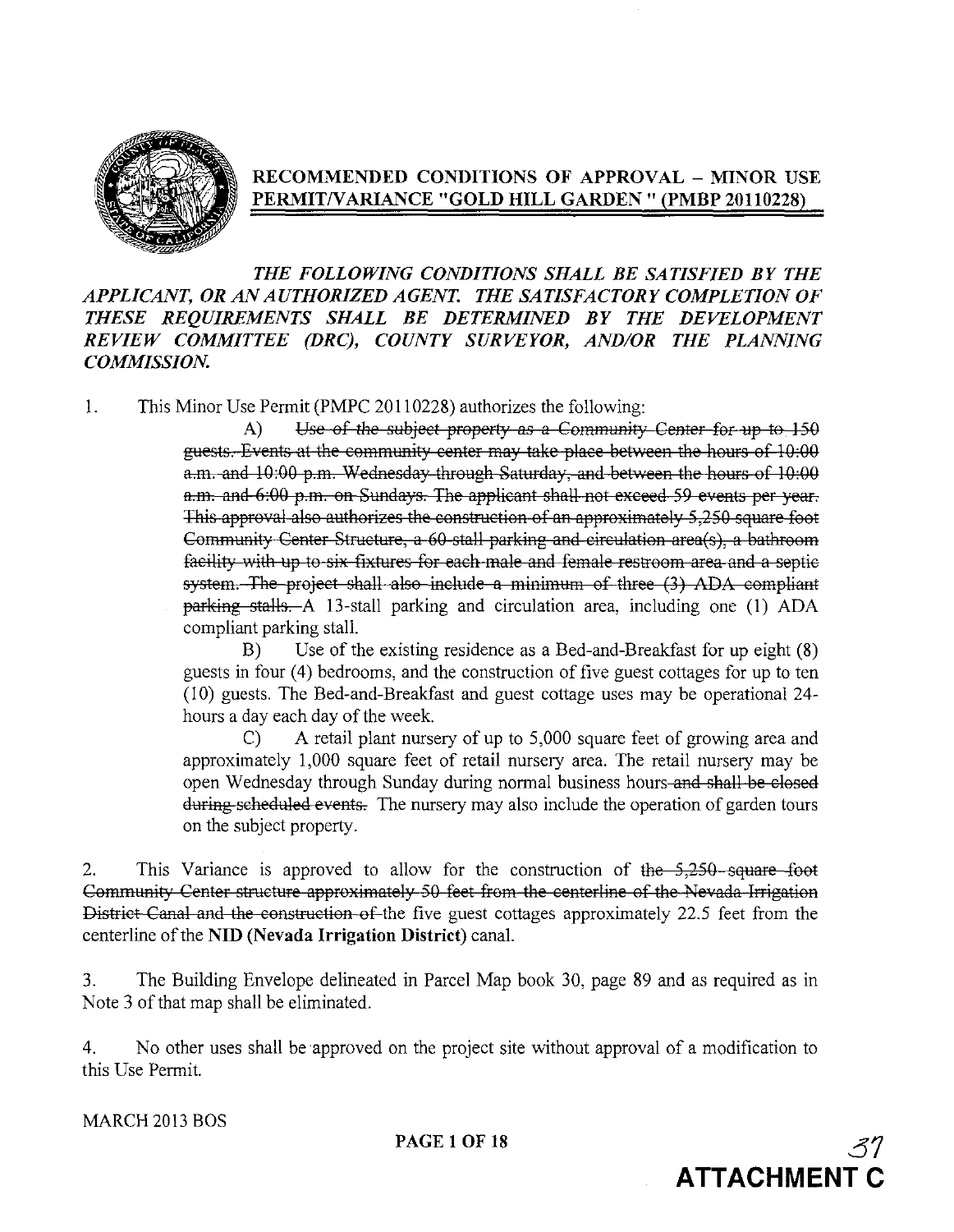### IMPROVEMENTSIIMPROVEMENT PLANS

5. The applicant shall provide a minimum 20-foot-wide, all-weather surface to within 150 feet of all parts of exterior walls of all buildings and areas open to the public. An alternate 16-footwide, one-way circulation road shall be subject to fire department approval. (MM VIII.1) (PD)

6. The applicant shall remove the existing mobile home from the subject property prior to approval of Improvement Plans.  $(MM X.1) (PD)$ 

7. The applicant shall prepare and submit Improvement Plans, specifications and cost estimates (per the requirements of Section II of the Land Development Manual [LDM] that are in effect at the time of submittal) to the Engineering and Surveying Department (ESD) for review and approval. The plans shall show all physical improvements as required by the conditions for the project as well as pertinent topographical features both on and off site. All existing and proposed utilities and easements, on site and adjacent to the project, which may be affected by planned construction, shall be shown on the plans. All landscaping and irrigation facilities within the public right-of-way (or public easements), or landscaping within sight distance areas at intersections, shall be included in the Improvement Plans. The applicant shall pay plan check and inspection fees and Placer County Fire Department improvement plan review and inspection fees with the 1st Improvement Plan submittal. (NOTE: Prior to plan approval, all applicable recording and reproduction cost shall be paid). The cost of the above-noted landscape and irrigation facilities shall be included in the estimates used to determine these fees. It is the applicant's responsibility to obtain all required agency signatures on the plans and to secure department approvals. If the Design/Site Review process and/or Development Review Committee (DRC) review is required as a condition of approval for the project, said review process shall be completed prior to submittal of Improvement Plans. Record drawings shall be prepared and signed by a California Registered Civil Engineer at the applicant's expense and shall be submitted to the ESD in both hard copy and electronic versions in a format to be approved by the ESD prior to acceptance by the County of site improvements.

Conceptual landscape plans submitted prior to project approval may require modification during the Improvement Plan process to resolve issues of drainage and traffic safety.

Any Building Permits associated with this project shall not be issued until, at a minimum, the Improvement Plans are approved by the Engineering and Surveying Department.

Prior to the County's final acceptance of the project's improvements, submit to the Engineering and Surveying Department two copies of the Record Drawings in digital format (on compact disc or other acceptable media) in accordance with the latest version of the Placer County Digital Plan and Map Standards along with two blackline hardcopies (black print on bond paper) and two PDF copies. The digital format is to allow integration with Placer County's Geographic Information System (GIS). The final approved blackline hardcopy Record Drawings will be the official document ofrecord. (MM VI.2) (ESD)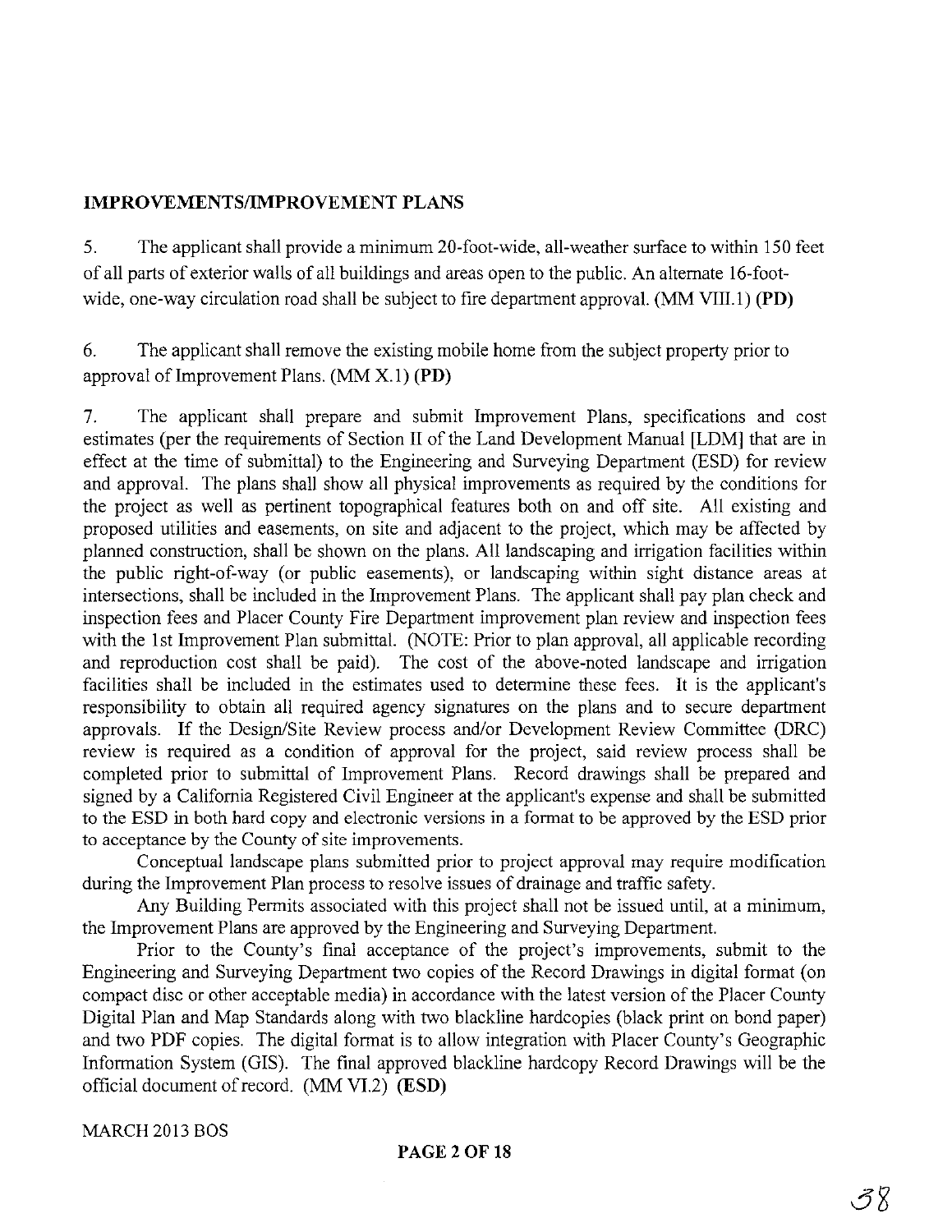8. The Improvement Plans shall show all proposed grading, drainage improvements, vegetation and tree removal and all work shall conform to provisions of the County Grading Ordinance (Ref. Article 15.48, Placer County Code) and Stormwater Quality Ordinance (Ref. Article 8.28, Placer County Code) that are in effect at the time of submittal. No grading, clearing, or tree disturbance shall occur until the Improvement Plans are approved and all temporary construction fencing has been installed and inspected by a member of the Development Review Committee (DRC). All cut/fill slopes shall be at a maximum of 2:1 (horizontal: vertical) unless a soils report supports a steeper slope and the Engineering and Surveying Department (ESD) concurs with said recommendation. Fill slopes shall not exceed 1.5: 1 (horizontal: vertical)

The applicant shall revegetate all disturbed areas. Revegetation, undertaken from April 1 to October 1, shall include regular watering to ensure adequate growth. A winterization plan shall be provided with project Improvement Plans. It is the applicant's responsibility to ensure proper installation and maintenance of erosion control/winterization before, during, and after project construction. Soil stockpiling or borrow areas, shall have proper erosion control measures applied for the duration of the construction as specified in the Improvement Plans. Provide for erosion control where roadside drainage is off of the pavement, to the satisfaction of the Engineering and Surveying Department (ESD).

The applicant shall submit to the ESD a letter of credit or cash deposit in the amount of **110** percent of an approved engineer's estimate for winterization and permanent erosion control work prior to Improvement Plan approval to guarantee protection against erosion and improper grading practices. Upon the County's acceptance of improvements, and satisfactory completion of a oneyear maintenance period, unused portions of said deposit shall be refunded to the project applicant or authorized agent.

If, at any time during construction, a field review by County personnel indicates a significant deviation from the proposed grading shown on the Improvement Plans, specifically with regard to slope heights, slope ratios, erosion control, winterization, tree disturbance, and/or pad elevations and configurations, the plans shall be reviewed by the DRCIESD for a determination of substantial conformance to the project approvals prior to any further work proceeding. Failure of the DRC/ESD to make a determination of substantial conformance may serve as grounds for the revocation/modification of the project approval by the appropriate hearing body. (MM VI.3) **(ESD)** 

9. Staging Areas: The Improvement Plan(s) shall identify the stockpiling and/or vehicle staging areas with locations as far as practical from existing dwellings and protected resources in the area. **(ESD)**

10. The Improvement Plan submittal shall include a drainage report in conformance with the requirements of Section 5 of the Land Development Manual and the Placer County Storm Water Management Manual that are in effect at the time of submittal, to the Engineering and Surveying Department for review and approval. The report shall be prepared by a Registered Civil Engineer and shall, at a minimum, include: A written text addressing existing conditions, the effects of the

MARCH 2013 BOS

PAGE 3 **OF 18**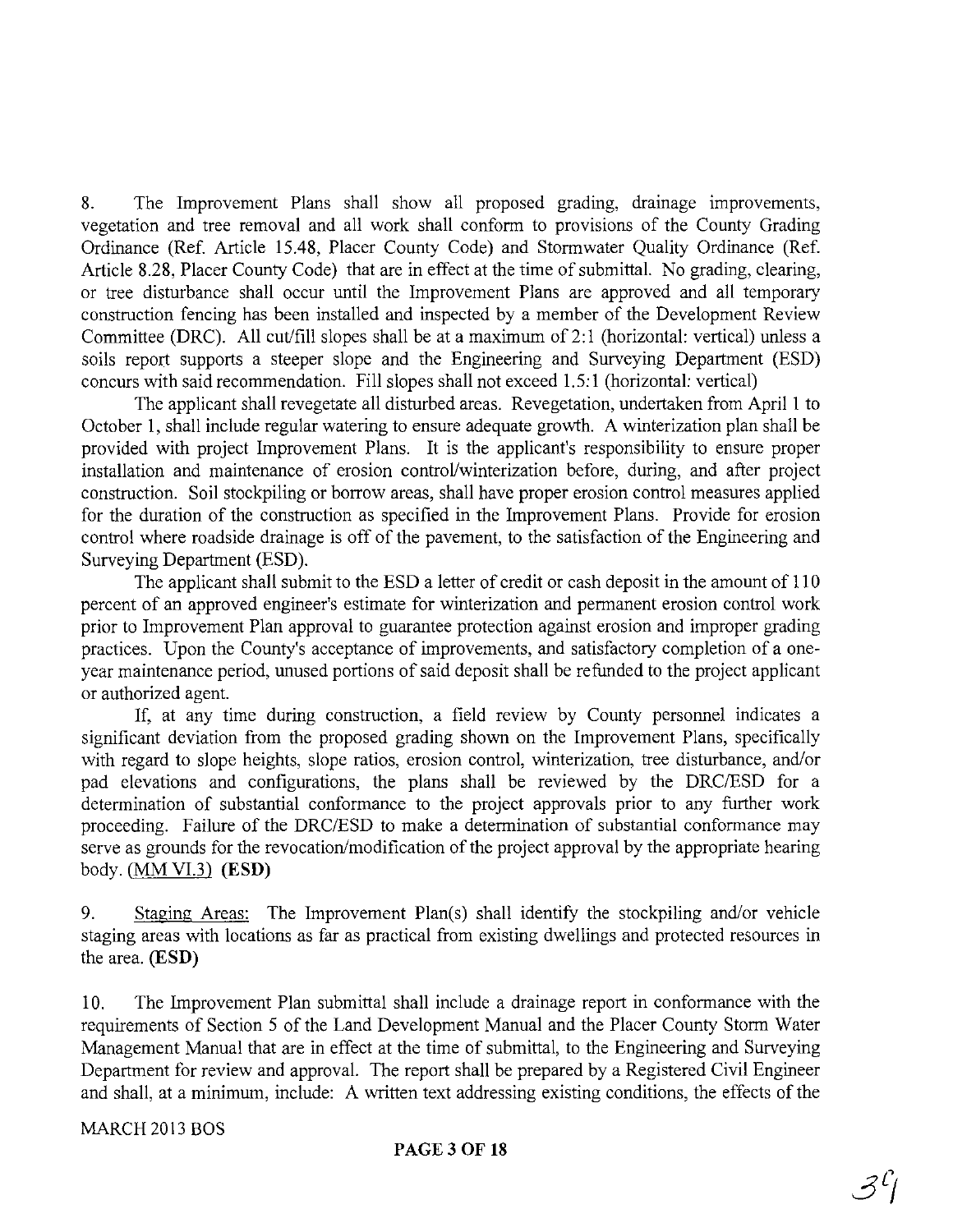improvements, all appropriate calculations, a watershed map, increases in downstream flows, proposed on- and off-site improvements and drainage easements to accommodate flows from this project. The report shall identify water quality protection features and methods to be used both during construction and for long-term post-construction water quality protection. "Best Management Practice" measures shall be provided to reduce erosion, water quality degradation, and prevent the discharge of pollutants to stormwater to the maximum extent practicable. (MM IX.!) **(ESD)**

11. The Improvement Plan submittal and Drainage Report shall provide details showing that storm water run-off shall be reduced to pre-project conditions through the installation of retention/detention facilities. Retention/detention facilities shall be designed in accordance with the requirements of the Placer County Storm Water Management Manual that are in effect at the time of submittal, and to the satisfaction of the Engineering and Surveying Department (ESD) and shall be shown on the Improvement Plans. The ESD may, after review of the project drainage report, delete this requirement if it is determined that drainage conditions do not warrant installation of this type of facility. In the event on-site detention requirements are waived, this project may be subject to payment of any in-lieu fees payable prior to Improvement Plan approval as prescribed by County Ordinance. No retention/detention facility construction shall be permitted within any identified wetlands area, floodplain, or right-of-way, except as authorized by project approvals. (MM IX.2) **(ESD)**

12. On the Improvement Plans, show the 100-year water surface elevation along Doty Ravine (along northern side of development) and designate same as a building setback line unless greater setbacks are required by other conditions contained herein.

The Improvement Plans shall show finished pad elevations for structures shall be a minimum of two feet above the 100-year water surface elevation (or finished floor -three feet above the 100-year water surface elevation). The final pad elevation shall be certified by a California registered civil engineer or licensed land surveyor and submitted to the Engineering and Surveying Department. This certification shall be done prior to construction of the foundation or at the completion of final grading, whichever comes first. No construction is allowed until the certification has been received by the Engineering and Surveying Department and approved by the floodplain manager. Benchmark elevation and location shall be shown on the Improvement Plans to the satisfaction of Development Review Committee. **(ESD)**

13. The Improvement Plans shall show the location, size, and ownership of any canals on the property and the canals shall be described in the drainage report. Provide the Engineering and Surveying Department (ESD) with a letter from the agency controlling the canal describing any restrictions, requirements, easements, etc. relative to construction of the project. Said letter shall be provided to the ESD prior to the approval of the Improvement Plans. **(ESD)**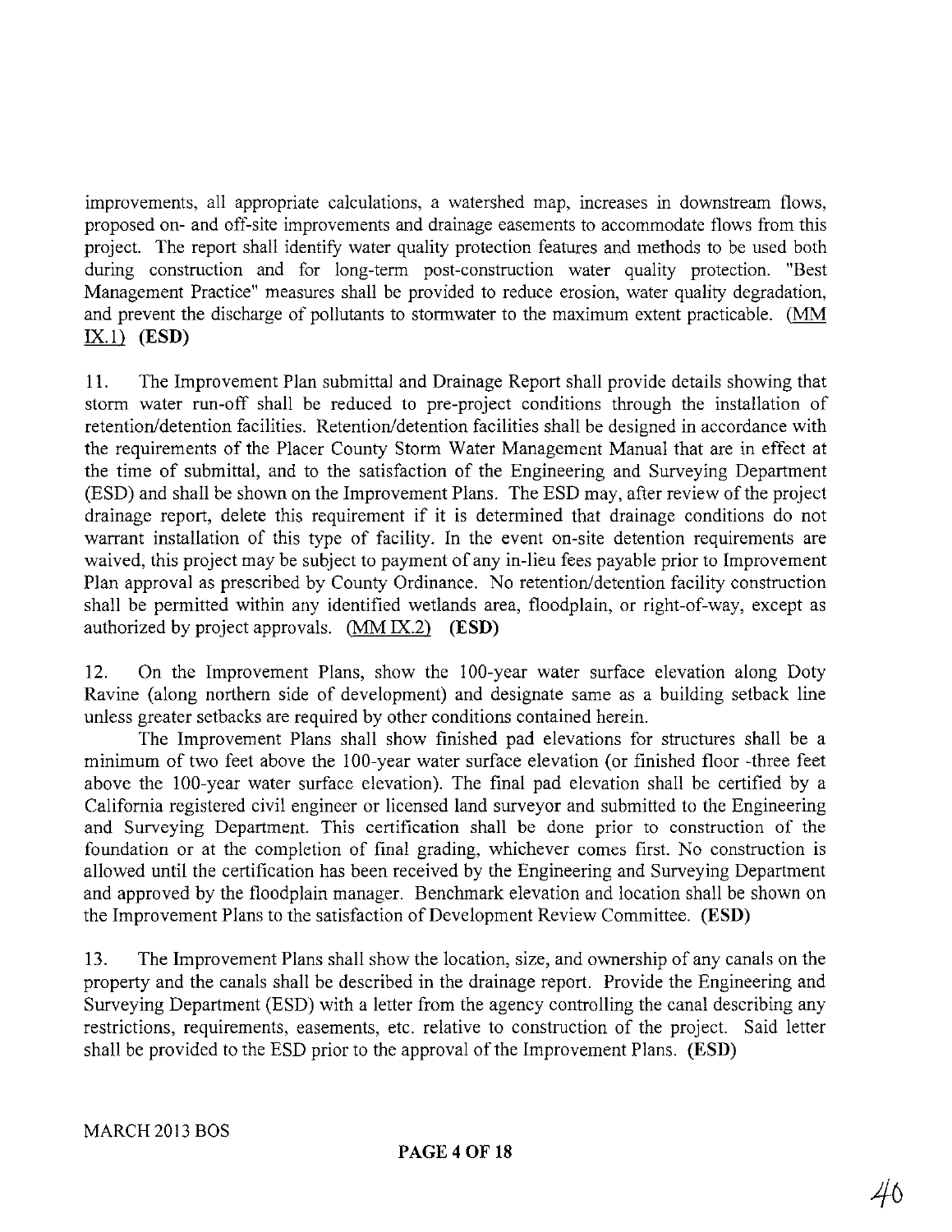14. Prior to Improvement Plan approval, the Drainage Report shall evaluate the following off-site drainage facilities for condition and capacity and shall be upgraded, replaced, or mitigated as specified by the Engineering and Surveying Department:. The Improvement Plans shall provide details of the location and specifications of all proposed off site drainage facility improvements and drainage easements to accommodate the improvements. Prior to Improvement Plan approval, the applicant shall obtain all drainage easements and necessary permits required by outside ageneies:

### A) Existing eulvert under Gold Hill Road south of the project encroachment. (ESD)

**15.14.** The Improvement Plans shall show that water quality treatment facilities/Best Management Practices (BMPs) shall be designed according to the guidance of the California Stormwater Quality Association Stormwater Best Management Practice Handbooks for Construction, for New Development / Redevelopment, and for Industrial and Commercial (or other similar source as approved by the Engineering and Surveying Department (ESD) such as the Stormwater Quality Design Manual for the Sacramento and South Placer Regions.

Construction (temporary) BMPs for the project include, but are not limited to: Fiber Rolls (SE-5), Straw Bale Barrier (SE-9), Straw Wattles, Storm Drain Inlet Protection (SE-lO), Hydroseeding (EC-4), Silt Fence (SE-l), Stabilized Construction Entrance (TC-l), Wind Erosion Control (WE-I), Velocity Dissipation Devices (EC-IO), and revegetation techniques.

Storm drainage from on- and off-site impervious surfaces (including roads) shall be collected and routed through specially designed catch basins, vegetated swales, vaults, infiltration basins, water quality basins, filters, etc. for entrapment of sediment, debris and oils/greases or other identified pollutants, as approved by the Engineering and Surveying Department (ESD). BMPs shall be designed at a minimum in accordance with the Placer County Guidance Document for Volume and Flow-Based Sizing of Permanent Post-Construction Best Management Practices for Stormwater Quality Protection. Post-development (permanent) BMPs for the project include, but are not limited to: Vegetated Swales (TC-30), Infiltration Trenches (TC-IO), Vegetated Buffer Strip (TC-31), Extended Detention/Water Quality Basins (TC-22), Sweeping and Vacuuming Pavement (SE-7), etc. No water quality facility construction shall be permitted within any identified wetlands area, floodplain, or right-of-way, except as authorized by project approvals.

All BMPs shall be maintained as required to insure effectiveness. The applicant shall provide for the establishment of vegetation, where specified, by means of proper irrigation. Proof of on-going maintenance, such as contractual evidence, shall be provided to ESD upon request. Maintenance of these facilities shall be provided by the project owners/permittees unless, and until, a County Service Area is created and said facilities are accepted by the County for maintenance. Contractual evidence of a monthly parking lot sweeping and vacuuming, and catch basin cleaning program shall be provided to the ESD upon request. Failure to do so will be grounds for discretionary permit revocation. Prior to Improvement Plan, easements shall be created and offered for dedication to the County for maintenance and access to these facilities in anticipation of possible County maintenance. (MM VIA and MM IX.3) (ESD)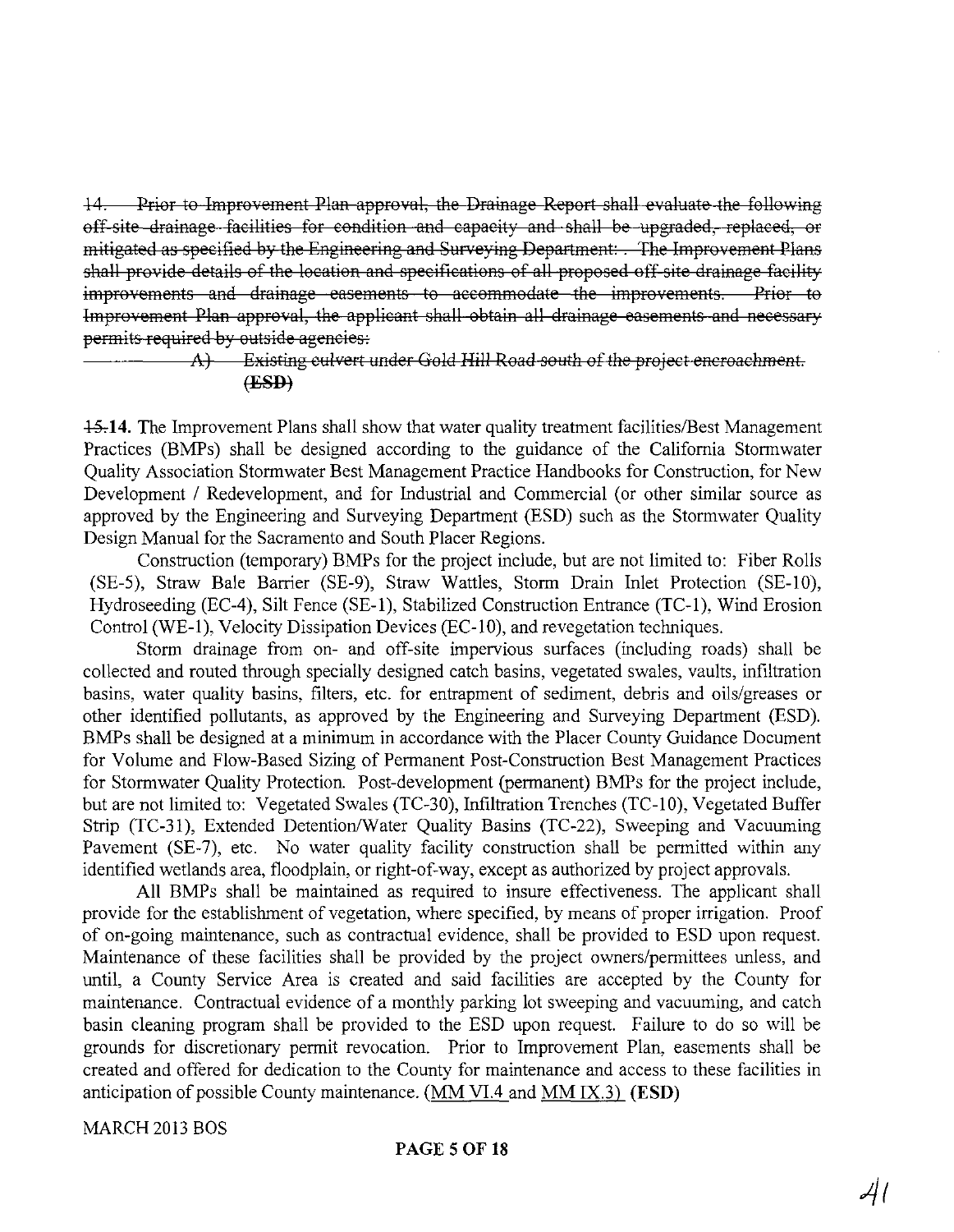\*15. Prior to Improvement Plan approval, the applicant shall obtain a State Regional Water Quality Control Board National Pollutant Discharge Elimination System (NPDES) construction stormwater quality permit (if applicable) and shall provide to the Engineering and Surveying Department evidence of a state-issued Waste Discharge Identification (WDID) number or filing of a Notice of Intent and fees. (MM VI.5) (ESD)

 $+7.16$ . This project is located within the area covered by Placer County's municipal stormwater quality permit, pursuant to the National Pollutant Discharge Elimination System (NPDES) Phase II program. Project-related stormwater discharges are subject to all applicable requirements of said permit. Best Management Practices (BMPs) shall be designed to mitigate (minimize, infiltrate, filter, or treat) stormwater runoff in accordance with "Attachment 4" of Placer County's NPDES Municipal Stormwater Permit (State Water Resources Control Board NPDES General Permit No. CAS000004, Board Order 2003-005-DWQ) and shall be shown on the Improvement Plans. (MM VI.6) (ESD)

+&17. All stormwater runoff shall be diverted around trash storage areas to minimize contact with pollutants. Trash container areas shall be screened or walled to prevent off-site transport of trash by the forces of water or wind. Trash containers shall not be allowed to leak and must remain covered when not in use. (MM IX.4) (ESD)

**19.18.** The Improvement Plans shall show that materials with the potential to contaminate stormwater that are to be stored outdoors shall be placed in an enclosure such as, but not limited to, a cabinet, shed, or similar structure that prevents contact with runoff or spillage to the stormwater conveyance system, or protected by secondary containment structures such as berms, dikes, or curbs. The storage area shall be paved to contain leaks and spills and shall have a roof or awning to minimize collection of stormwater within the secondary containment area. (ESD)

 $20.19$ . Prior to Improvement Plan approval, the applicant shall prepare and submit a geotechnical engineering report produced by a California Registered Civil Engineer or Geotechnical Engineer to the Engineering & Surveying Department and the Building Services Division. The report shall address and make recommendations on the following:

- A) Structural foundations, including retaining wall design (if applicable);
- B) Special problems discovered on-site, (i.e., groundwater, expansive/unstable soils, etc.)
- C) Slope stability

Once approved by the Engineering and Surveying Department (ESD), two copies of the final report shall be provided to the ESD and one copy to the Building Services Division for its use. If the soils report indicates the presence of critically expansive or other soils problems that, if not corrected, could lead to structural defects, a certification of completion of the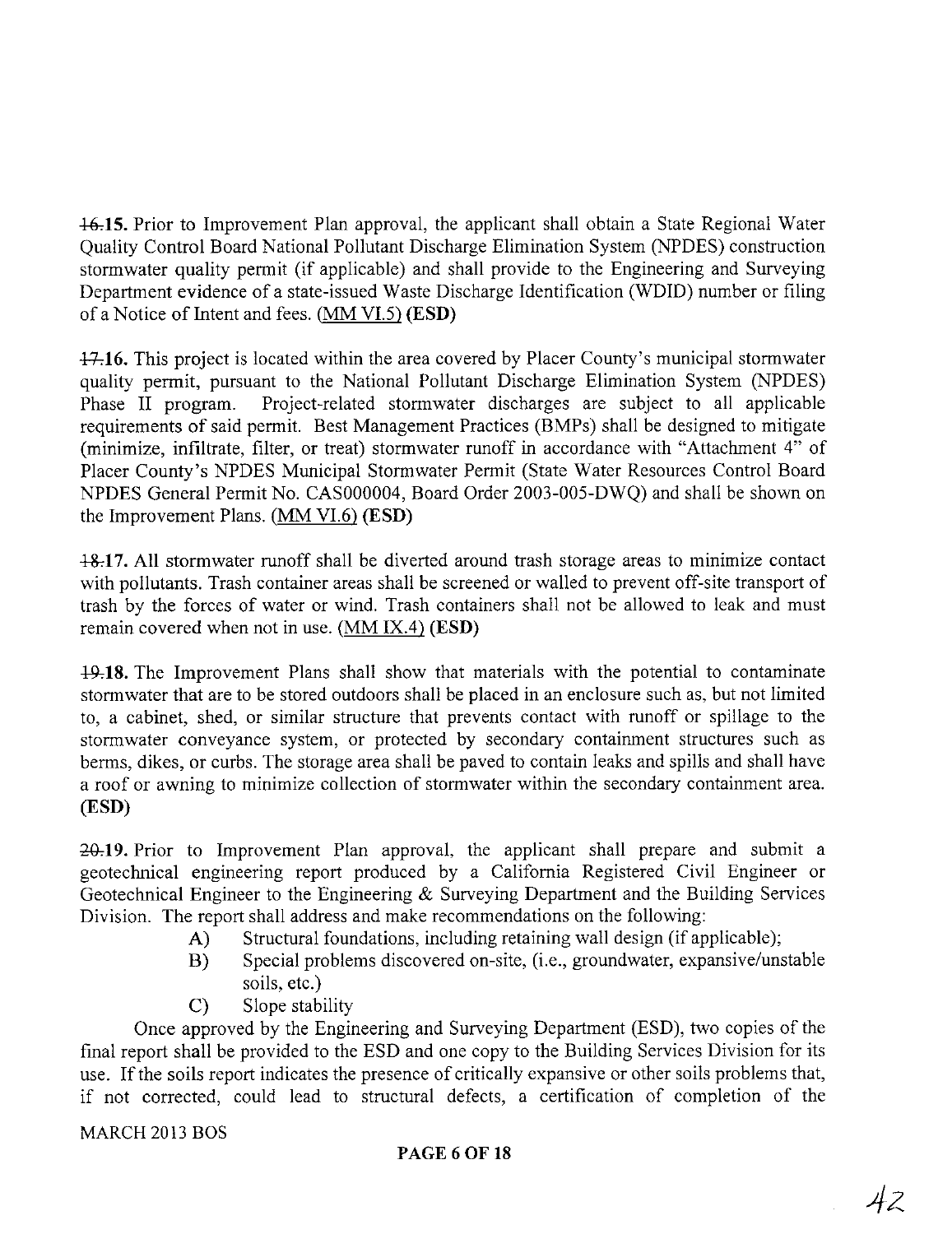requirements of the soils report shall be required. It is the responsibility of the developer to provide for engineering inspection and certification that earthwork has been performed in conformity with recommendations contained in the report. (MM VL7) (ESD)

21.20. Prior to Improvement Plan approval, provide the Engineering and Surveying Department with a letter from the appropriate fire protection district describing conditions under which service will be provided to this project. A representative's signature from the appropriate fire protection district shall be provided on the Improvement Plans. (ESD)

~21. The Improvement Plans shall include a construction signing plan and a striping and signing plan and shall include all on- and off-site traffic control devices. (ESD)

~22. Prior to Improvement Plan approval, the applicant shall submit an engineer's estimate detailing costs for facilities to be constructed with the project which are intended to be Countyowned or maintained. County policy requires the applicant prepare their cost estimate(s) in a format that is consistent with the Governmental Accounting Standards Board, 34th Standard (GASB 34). The engineer preparing the estimate shall use unit prices approved by the Engineering and Surveying Department for line items within the estimate. The estimate shall be in a format approved by the County and shall be consistent with the guidelines of GASB 34. (ESD)

## GRADING

24.23. Prior to Improvement Plan approval, submit Proof of Contract with a State licensed contractor if blasting is required for the installation of site improvements. The developer shall comply with applicable County Ordinances that relate to blasting and use only State licensed contractors to conduct these operations. (MM VLI) (ESD)

 $-25.24$ . In order to protect site resources, no grading activities of any kind may take place within the 100-year flood plain/water surface elevation of the stream/drainage way nor within the watershed of the vernal pool(s), unless otherwise approved as a part of this project. All work shall conform to provisions of the County Flood Damage Prevention Regulations (Section 15.52, Placer County Code). The location of the 100-year flood plain/water surface elevation shall be shown on the Improvement Plans. (ESD)

## ROADS/TRAILS

**26.25.** The Improvement Plans shall show the construction of two-way on site access driveways to a minimum 20' paved width; one-way on site access driveways shall be a minimum 12' paved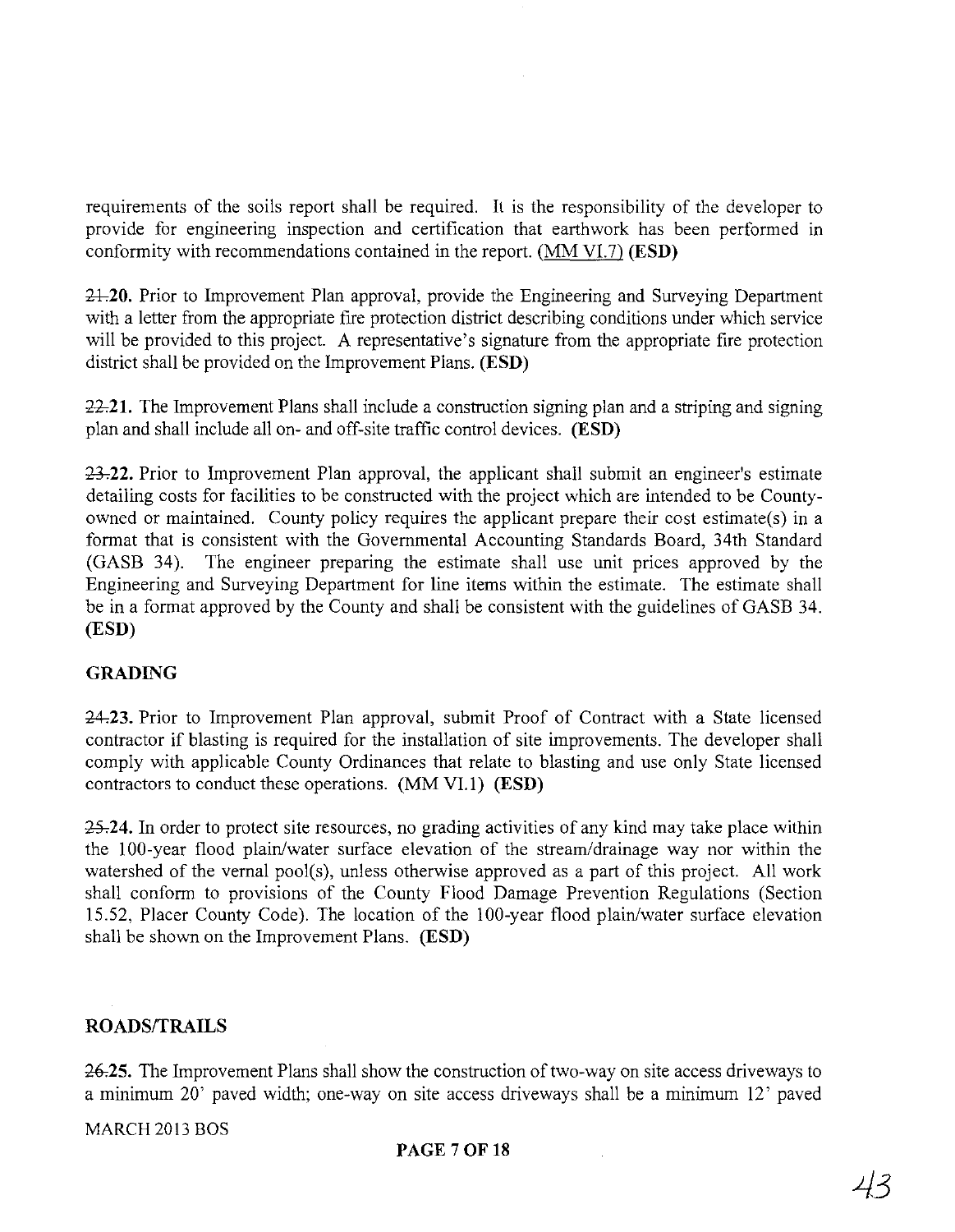width; and the parking lot drive aisles widths shall meet the Zoning Ordinance requirements of a minimum of 25' in width. All pavement widths shall be constructed to the satisfaction of the ESD and servicing fire district(s). (ESD)

27.26. The Improvement Plans shall show the construction of the public road entrance/driveway onto Gold Hill Road to a modified Plate R-17 (Major), Land Development Manual (LMD) standard to the satisfaction of the DPW and ESD. The design speed of Gold Hill Road shall be 45 miles per hour (mph), unless an alternate design speed is approved by the Department of Public Works (DPW). Corner sight distance shall be met for the design speed in both directions. The southern half of the driveway encroachment shall include the following design geometry: 45-35 foot radius,  $12-5$  foot offset, and  $200-100$  foot taper. The northern half of the driveway encroachment shall include the following design geometry: 40 foot radius, 5 foot approximate  $\theta$ ffset, and 150' taper. The improvements shall begin at the outside edge of any future lane(s) as directed by the DPW and the Engineering and Surveying Department (ESD). An Encroachment Permit shall be obtained by the applicant or authorized agent from ESD. The Plate R-17 structural section within the main roadway right-of-way shall be designed for a Traffic Index of 7.5, but said section shall not be less than 3 inches Asphalt Concrete (AC)/8 inches Class 2 Aggregate Base (AB) unless otherwise approved by the ESD. (ESD)

28. The Improvement Plans shall show the construction of a full pavement width slurry seal Type II on Gold Hill Road from the southern limit of the Plate R-17 (Major) encroachment taper to the northern limit of the Plate R  $17$  (Major) encroachment taper (approximately 515 feet). This frontage improvement requirement shall be to the satisfaction of the ESD & *DPW.* All work shall conform to requirements of the Placer County General Specifications.

As an alternative to constructing the slurry seal Type II improvement and at the sole discretion of the Director of Public Works, the applicant may pay a fee in-lieu of constructing the improvement to the Department of Public Works for the construction of future roadway improvements along Gold Hill Road. The in-lieu fee amount shall be based on 125% of an approved Engineer's estimate for the construction cost of the required slurry seal Type II improvement to Gold Hill Road. The estimate shall be submitted to the ESD and DPW for review and approval. (ESD)

29.27. The Improvement Plans shall show that a portion of the on site access road is approved as a one-way circulation access with appropriate signage. (ESD)

30.28. The Improvement Plans shall show that all required on-site parking and circulation areas shall be improved with a minimum asphaltic concrete or Portland cement surface capable of supporting anticipated vehicle loadings. Concrete pavers (or other approved hard surface) will only be allowed for the one way circulation driveway accessing the event center building (around the existing house) and for parking stalls or fire access routes. Design of the concrete paver (or other approved hard surface) section shall be provided showing the surface is capable of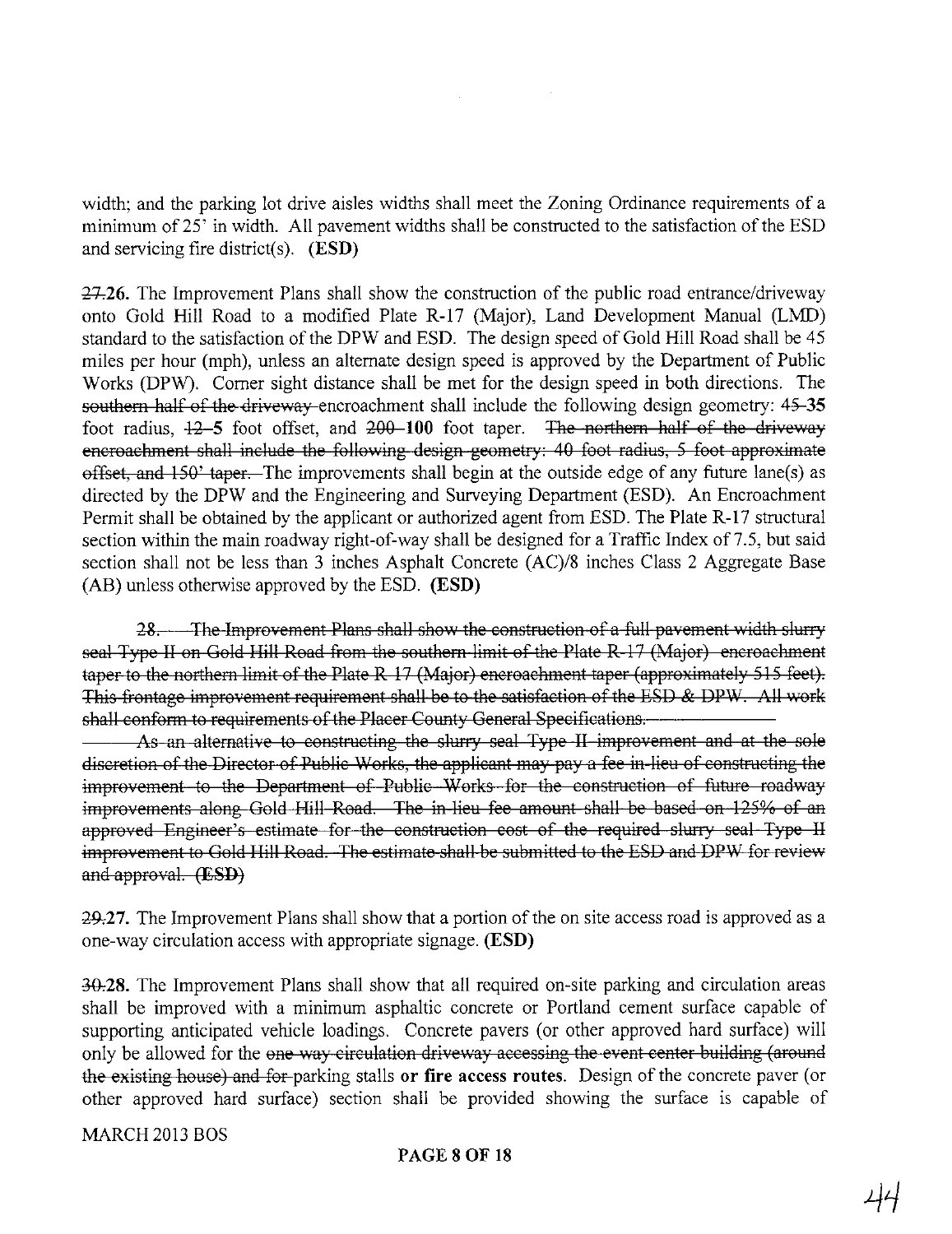supporting anticipated vehicle loadings (minimum support for a 40,000-pound fire truck for circulation and fire access routes).

It is recommended that the pavement structural section be designed in accordance with recommendations of a soils/pavement analysis and should not be less than 2inch Aggregate Concrete (AC) over 4 inch Class 2 Aggregate Base (AB) or the equivalent.

All overflow parking and circulation areas shall be improved with an approved all weather surface capable of supporting anticipated vehicle loadings.

All parking and circulation improvements shall be reviewed and approved by the servicing fire district(s) and the DRC. (ESD)

31.29. No parking for the project and project events shall be permitted or allowed to be located within or along Gold Hill Road or any other public or private road. Failure to comply will be grounds for discretionary permit revocation. All parking for the project and project events shall be located on site in the approved parking areas. (ESD)

## GENERAL DEDICATIONSIEASEMENTS

32.30. On the Improvement Plans, provide the following easements/dedications to the satisfaction of the Engineering and Surveying Department (ESD) and the Development Review Committee (DRC). (ESD)

> A) Dedicate to Placer County a minimum of one-half of an 60'-wide highway easement (Ref. Chapter 12, Article 12.08, Placer County Code) where the project fronts Gold Hill Road, as measured from the centerline of the existing roadway, plan line, or other alignment as approved by the Transportation Division of the Department of Public Works. (ESD)

> B) Dedicate 12.5' multi-purpose easements adjacent to all highway easements. (ESD)

> C) Public utility easements as required by the serving utilities, excluding wetland preservation easements (WPE). (ESD)

D) Drainage easements as appropriate. (ESD)

# VEGETATION & OTHER SENSITIVE NATURAL AREAS

33.31. No improvements shall occur within 50 feet of the grazing pastures located to the immediate west of the adjoining subject property (APN 031-340-004). (MM II.1) (PD)

**34.32.** No improvements shall occur within 300 feet of the organic farm or other irrigated vegetable crops located to the immediate southwest of the subject property.  $(MM II.2) (PD)$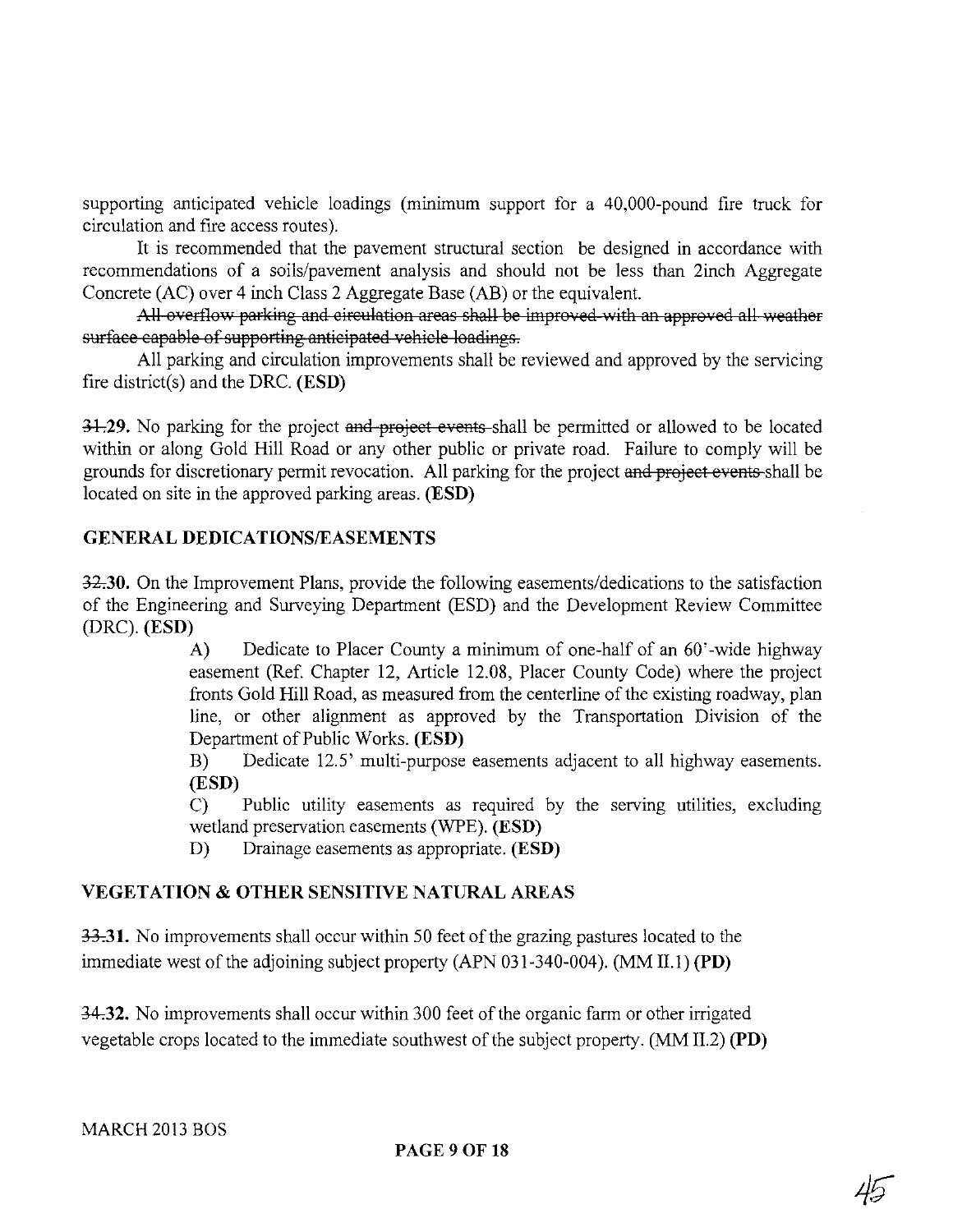35.33. Project improvements shall not occur within 100 feet of the centerline of Doty Ravine.  $(MM IV.1) (PD)$ 

36.34. In conformance with Policy 6.A.1 of the Placer County General Plan, project improvements shall not be constructed within 50 feet of the riparian habitat of Doty Ravine or any other riparian habitats located on site. (MM IV.2) **(PD)**

 $\frac{37.35}{7}$ . Trees identified for removal, and/or trees with disturbance to their driplines, shall be replaced with comparable species on-site, in an area to be reviewed and approved by the DRC, as follows:

For each diameter inch of a tree removed, replacement shall be on an inch-for-inch basis. For example, if 100 diameter inches are proposed to be removed, the replacement trees would equal 100 diameter inches (aggregate).

If replacement tree planting is required, the trees shall be installed by the applicant and inspected and approved by the DRC prior to the acceptance of improvements by the Engineering and Surveying Department. At its discretion, the DRC may establish an alternate deadline for installation of mitigation replacement trees if weather or other circumstances prevent the completion of this requirement.

In lieu of the tree planting mitigation for tree removal listed above, a contribution of \$100 per diameter inch at breast height for each tree removed or impacted or the current market value, as established by an Arborist, Forester or Registered Landscape Architect, of the replacement trees, including the cost of installation, shall be paid to the Placer County Tree Preservation Fund.

If tree replacement mitigation fees are to be paid in the place of tree replacement mitigation planting, these fees shall be paid prior to acceptance of improvements.

No compensation shall be required for any trees deemed by a certified arborist to be dead or in poor health.

38.36. Temporary Construction Fencing: The applicant shall install a four-foot-tall, brightly colored (usually yellow or orange), synthetic mesh material fence (or an equivalent approved by the DRC) at the following locations prior to any construction equipment being moved on-site or any construction activities taking place:

> A) Adjacent to any and all wetland preservation easements that are within 50' of any proposed construction activity;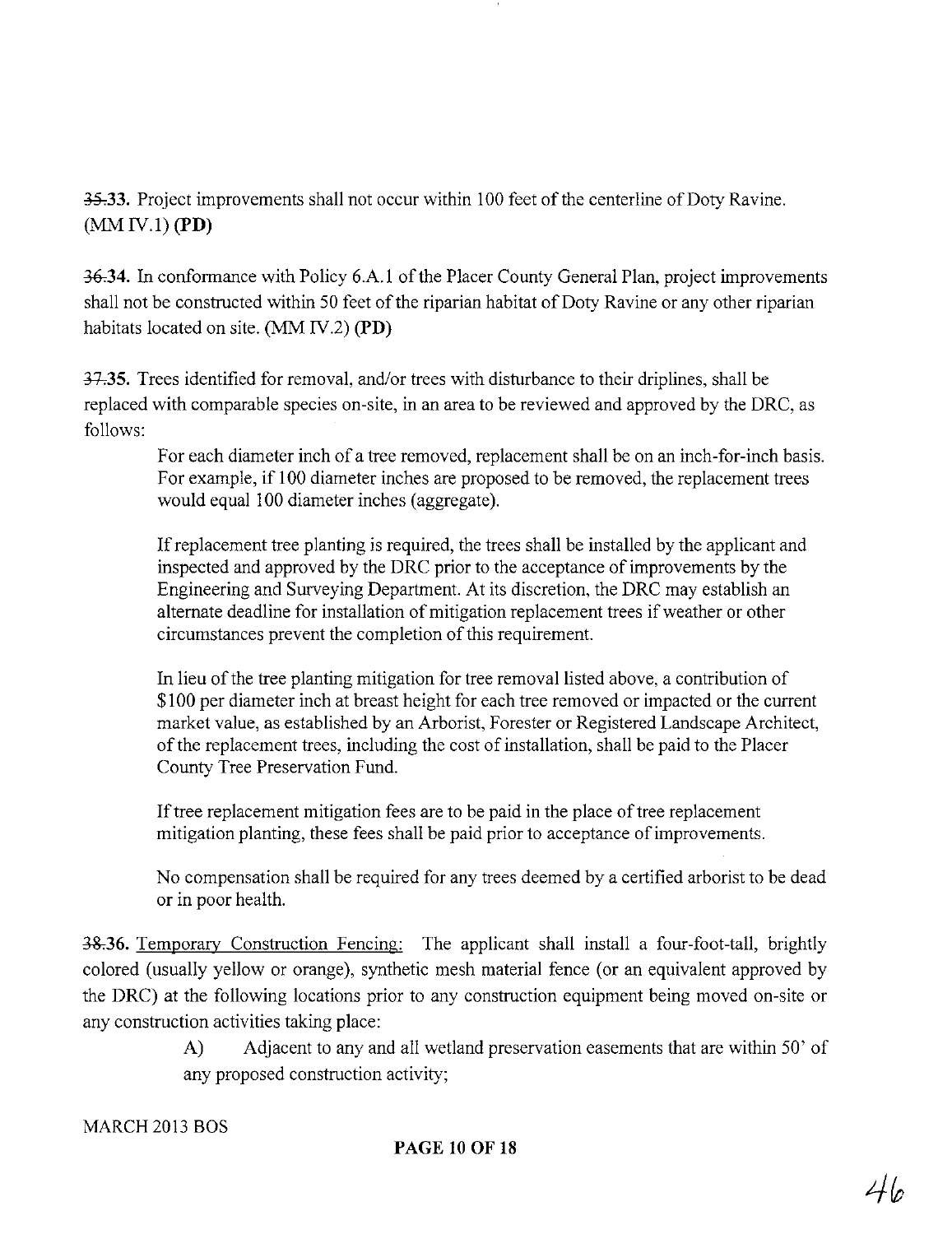B) At the limits of construction, outside the dripline of all trees 6" dbh (diameter at breast height), or 10" dbh aggregate for multi-trunk trees, within 50' of any grading, road improvements, underground utilities, or other development activity, or as otherwise shown on the Tentative Map;

C) Around any and all "special protection" areas as discussed in the project's environmental review documents.

D) Around all Open Space lots within 50 feet of any development activity.

No development of this site, including grading, shall be allowed until this condition is satisfied. Any encroachment within these areas, including driplines of trees to be saved, shall first be approved by the DRC. Temporary fencing shall not be altered during construction without written approval of the DRC. No grading, clearing, storage of equipment or machinery, etc., may occur until a representative of the DRC has inspected and approved all temporary construction fencing. This includes both on-site and off-site improvements. Efforts should be made to save trees where feasible. This may include the use of retaining walls, planter islands, pavers, or other techniques commonly associated with tree preservation.

Said fencing and a note reflecting this Condition shall be shown on the Improvement Plans.

39.37. No watering or irrigation of any kind shall be allowed within the dripline of native oak trees within the project boundaries.

40. In order to protect site resources, no grading activities of any kind shall take place within the 100-year floodplain of the stream/drainage way, unless otherwise approved as a part of this project. (MM) (ESD/PD)

### **FEES**

44.38. Prior to Improvement Plan approval and/or issuance of any Building Permits, this project shall be subject to the payment of traffic impact fees that are in effect in this area (Placer Central), pursuant to applicable Ordinances and Resolutions. The applicant is notified that the following traffic mitigation fee(s) shall be required and shall be paid to Placer County DPW:

- A) County Wide Traffic Limitation Zone: Article 15.28.010, Placer County Code
- B) South Placer Regional Transportation Authority (SPRTA)
- C) Placer County / City of Roseville JPA (PC/CR)

The current total combined estimated fee is \$28,882.0714,016.64 (based on the approved project components with description supplied by the applicant). The fees MARCH 2013 BOS

## PAGE 11 OF 18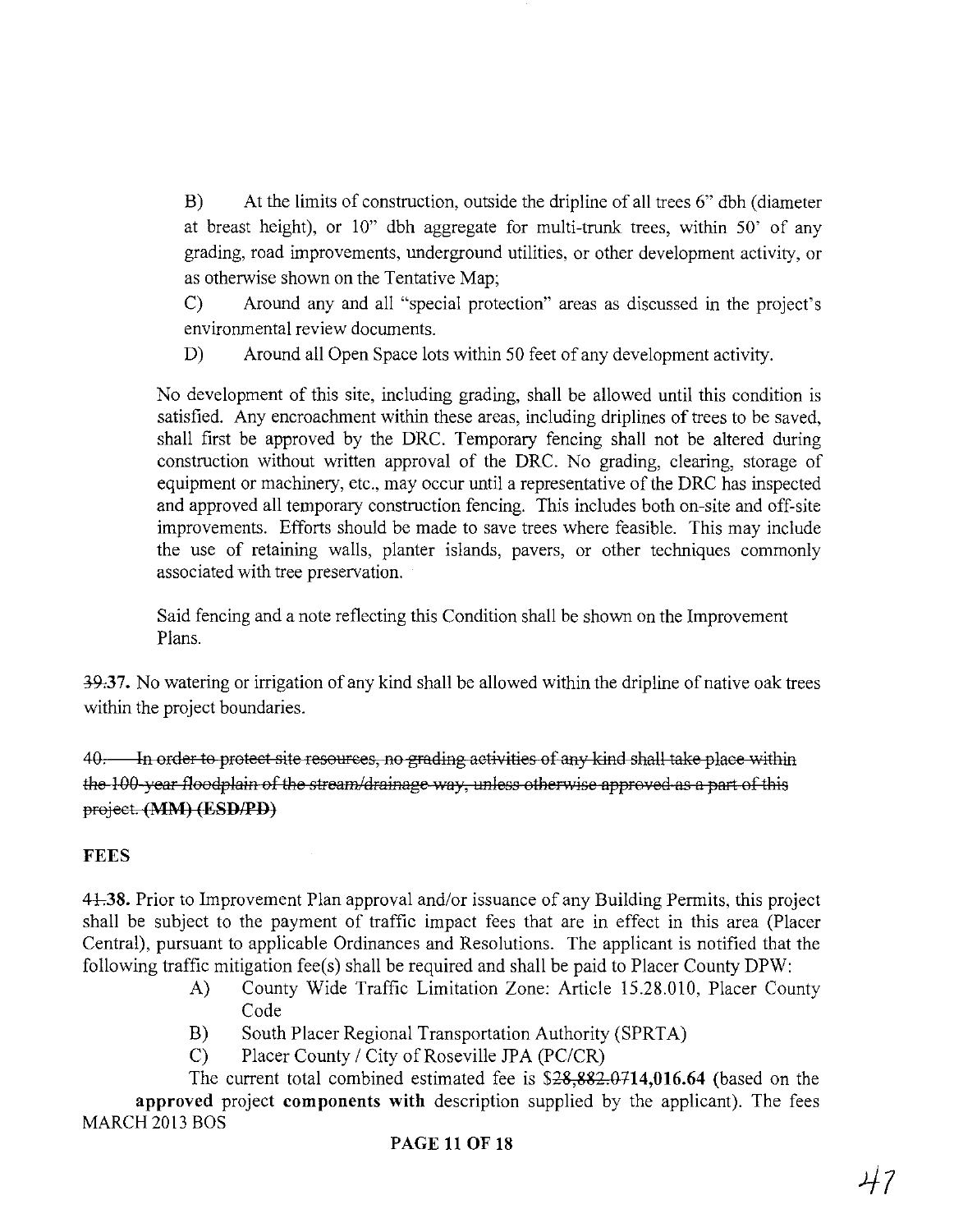were calculated using the information supplied. If the use or the square footage changes, then the fees will change. The actual fees paid shall be those in effect at the time the payment occurs. (MM XV.!) **(ESD)**

### **ENVIRONMENTAL HEALTH**

42. The project shall operate per the submitted usage statement dated October 2, 2012. Community Center use shall be limited to no more than 59 events per year and a maximum of 150 patrons per day.

43. Prior to building permit approval for the event center restrooms contact Environmental Health Services, pay required fees, and obtain an approved Construction Permit, and as approved, install an on site sewage disposal system for the community center. Connect the community center restrooms to the new system prior to occupancy final.

44.39. Prior to building permit approval for the conversion of the single family dwelling to the bed and breakfast contact Environmental Health Services, pay required fees, and obtain an approved Expansion Permit. Prior to occupancy final for the bed and breakfast expand the existing on-site sewage disposal system and obtain final approval per the approved expansion permit.

45.40. The septic tank serving the existing residence shall be evaluated by a licensed septic tank pumper, who shall submit to Environmental Health Services for review and approval, a report of its capacity, structural condition, materials (e,g., concrete, redwood, metal, fiberglass, etc.) and the necessity for pumping.

In lieu of having the tank evaluated at this time, the applicant may submit proofthat the septic tank has been pumped within the last three (3) years. Other report information listed above is still required.

**46-041.** Prior to building permit approval for the guest ranch cottages contact Environmental Health Services, pay required fees, and obtain an approved Construction Permit. Prior to occupancy final for the guest ranch cottages install the approved on-site sewage disposal system and connect to the guest ranch cottages.

47.42. Road cuts, grading, or new structure construction must not conflict with the approved sewage disposal area and replacement area and maintain required setback distances specified in Placer County On-Site Sewage Manual, Chapter 36, Table 1.

48.43. The approved on-site sewage disposal system area and the 100% replacement area must remain unaltered and available, free of vehicular traffic, parking, structures of any type, or soil modification.

*49A4.* Submit to Environmental Health Services, for review and approval, a water quality analysis report on water from the existing well. The report shall be prepared by a State Certified Lab and include at a minimum: bacteriological: total coliform, fecal coliform and chlorine residual.

#### MARCH 2013 BOS

#### **PAGE 12 OF 18**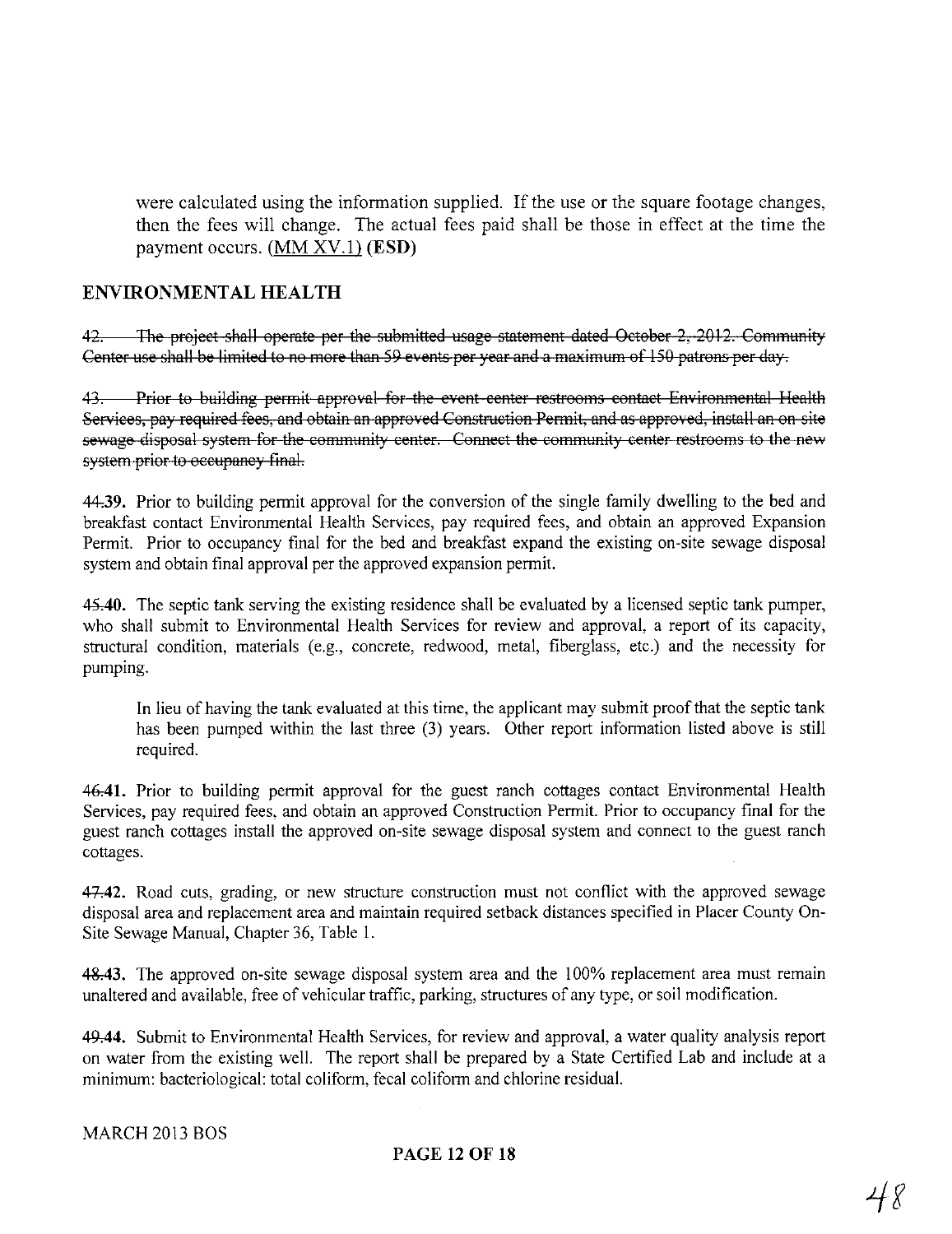~5. Prior to approval of a Building Pennit for the bed and breakfast, contact Environmental Health Services, pay required fees, and apply for a plan check for a food facility. Submit to Environmental Health Services, for review and approval, complete construction plans and specifications as specified by the Division.

~46. Contact Environmental Health Services, pay required fees, and obtain a pennit to operate a food establishment prior to opening the bed and breakfast for business. All food handling operations shall comply with the requirements of Placer County Code and California Uniform Retail Food Code.

52.47. Submit to the Environmental Health Services a "will-serve" letter from the franchised refuse collector for weekly or more frequent refuse collection service.

*+-lA8.* Hazardous" materials as defined in Health and Safety Code Division 20, Chapter 6.95, Articles I & 2 shall not be allowed on any premises in regulated quantities without notification to Environmental Health Services.

Prior to final occupancy/tenant improvement approval, the property owner/ occupant shall submit a Hazardous Materials Project/Business Activities Screening Form to the Environmental Health Services Technician, for review and approval.

54. Prior to approval of a Building Permit for the community center building, contact Environmental Health Services, pay required fees, and apply for a plan check for a food facility. Submit to Environmental Health Services, for review and approval, complete construction plans and specifications as specified by the Division.

55. Contact Environmental Health Services, pay required fees, and obtain a permit to operate a food establishment prior to opening the community center for business. All food handling operations shall eomply with the requirements of Placer County Code and California Uniform Retail Food Code.

#### **NOISE**

56. All events and on site activities shall cease by  $10:00$  p.m., including amplified speech and musie. (PD) (MM XII.!)

57. Baekground music played in the reception area shall not exceed maximum sound levels of 75 dBA Lmax at a position 75 feet in front of the source of amplification (e.g. speakers). (PD) (MMXII.2)

58. The speakers at the reception area shall be oriented to the south as proposed, facing away from the nearest residences to the north and west. (PD) (MM XII.3)

#### MARCH 2013 BOS

### **PAGE 13 OF 18**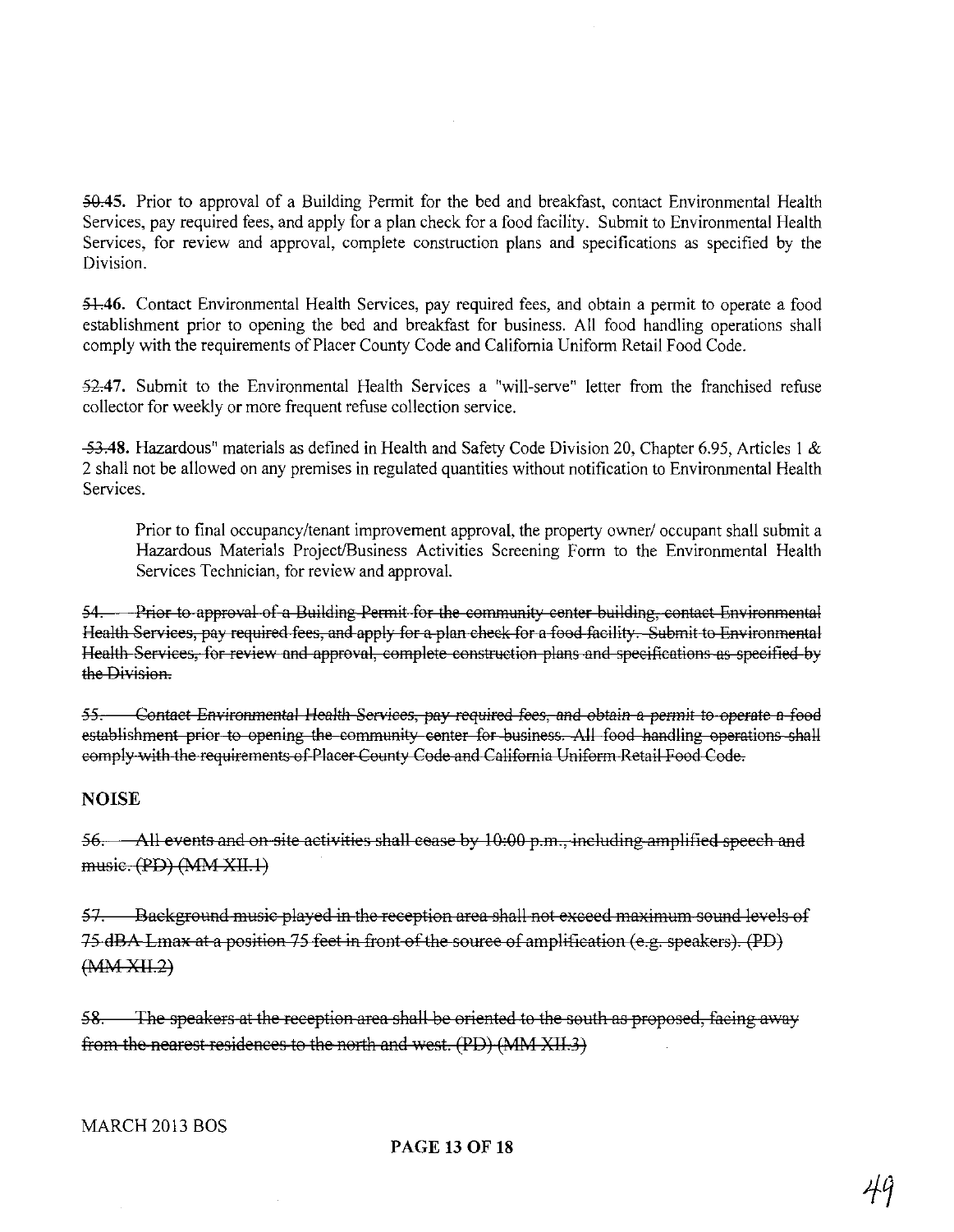59. The applicant is encouraged to work with the neighbors to develop procedures for addressing noise related concerns with the surrounding outdoor events held at the project site. (PD) (MM XII.4)

60.49. Construction noise emanating from any construction activities for which a Grading or Building Permit is required is prohibited on Sundays and Federal Holidays, and shall only occur:

- A) Monday through Friday, 6:00 am to 8:00 pm (during daylight savings)
- B) Monday through Friday, 7:00 am to 8:00 pm (during standard time)
- C) Saturdays, 8:00 am to 6:00 pm

In addition, temporary signs a minimum of  $4' \times 4'$  in size shall be located on the project, as determined by the DRC, at key locations depicting the above construction hour limitations. Said signs shall include a toll-free public information phone number where surrounding residents can report violations and the developer/builder will respond and resolve noise violations. This condition shall be included on the Improvement Plans and shown in the development notebook. (EHS/ESD/PD)

## AIR QUALITY

64.50. Prior to approval of Grading or Improvement Plans, (whichever occurs first), on project sites greater than one acre, the applicant shall submit a Construction Emission / Dust Control Plan to the Placer County APCD. The applicant shall not break ground prior to receiving APCD approval. (MMIII.l) (AQ)

 $62.51$ . In order to control dust, operational watering trucks shall be on site during construction hours. In addition, dry, mechanical sweeping is prohibited. Watering of a construction site shall be carried out in compliance with all pertinent APCD rules (or as required by ordinance within each local jurisdiction). (MMIII.2a) (AQ)

63.52. Include the following standard note on the Improvement/Grading Plan: The prime contractor shall be responsible for keeping adjacent public thoroughfares clean of silt, dirt, mud, and debris, and shall "wet broom" the streets (or use another method to control dust as approved by the individual jurisdiction) if silt, dirt, mud or debris is carried over to adjacent public thoroughfares. (MMIII.2b) (AQ)

64,53. The contractor shall apply water or use other method to control dust impacts offsite. Construction vehicles leaving the site shall be cleaned to prevent dust, silt, mud, and dirt from being released or tracked off-site. (MMIII.2c) (AQ)

~54. The following standard notes shall be shown on the Improvement/Grading Plans:

MARCH 2013 BOS

### PAGE **14 OF 18**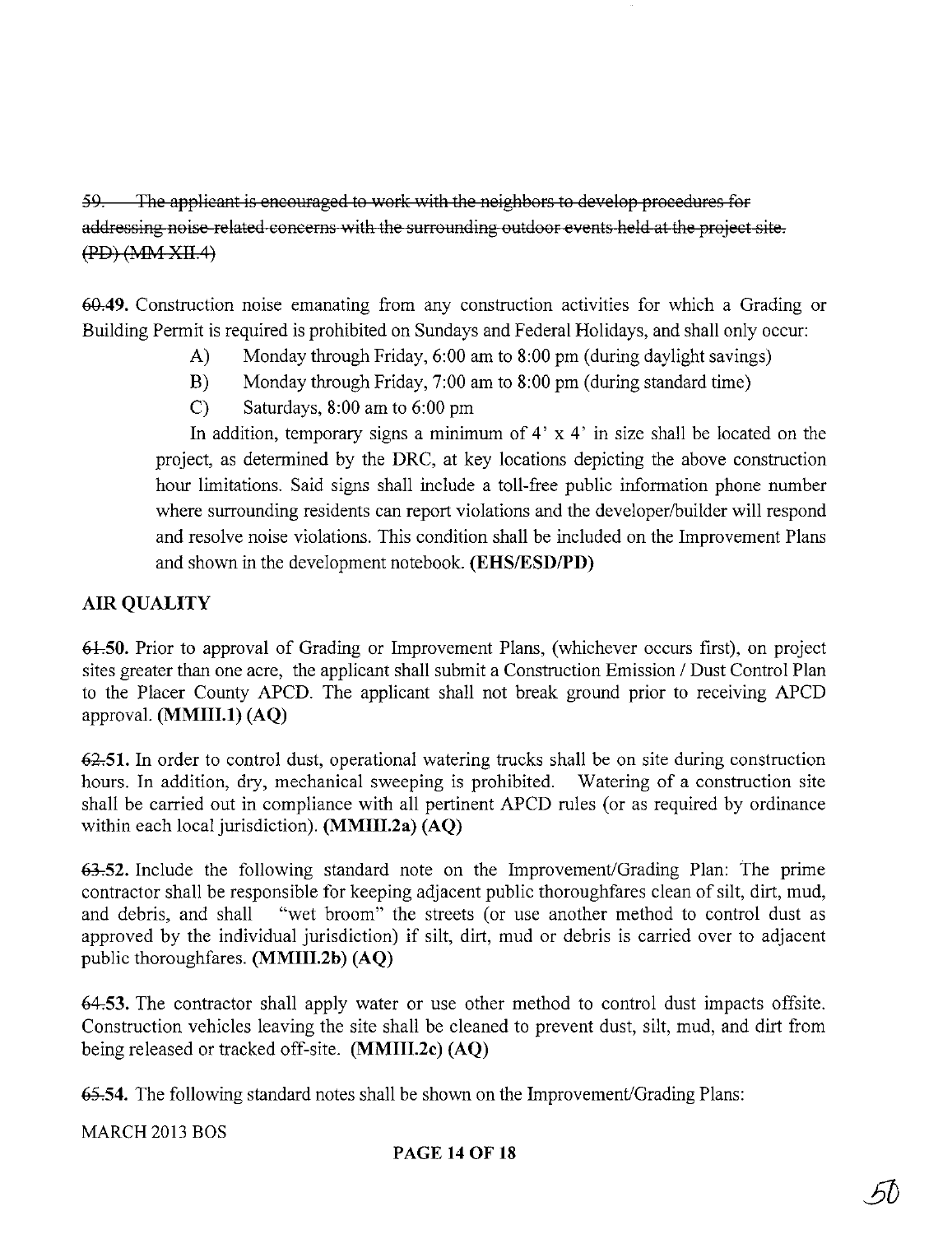A) During construction, traffic speeds on all unpaved surfaces shall be limited to 15 miles per hour or less. (MMIII.3) (AQ)

B) The prime contractor shall suspend all grading operations when wind speeds (including instantaneous gusts) are excessive and dust is impacting adjacent properties. (MMIII.4) (AQ)

C) In order to minimize wind driven dust during construction, the prime contractor shall apply methods such as surface stabilization, establishment of a vegetative cover, paving, (or use another method to control dust as approved by the individual jurisdiction). (MMIII.5) (AQ)

D) The contractor shall suspend all grading operations when fugitive dust exceeds Placer County APCD Rule 228 (Fugitive Dust) limitations. It is to be noted that fugitive dust is not to exceed 40% opacity and not go beyond the property boundary at any time. Lime or other drying agents utilized to dry out wet grading areas shall not exceed Placer County APCD Rule 228 Fugitive Dust limitations. Operators of vehicles and equipment found to exceed opacity limits will be notified by APCD and the equipment must be repaired within 72 hours.  $(MMIII.6) (AQ)$ 

E) Construction equipment exhaust emissions shall not exceed Placer County APCD Rule 202 Visible Emission limitations. Operators of vehicles and equipment found to exceed opacity limits may be notified by APCD to cease operations and the equipment must be repaired within 72 hours. (MMIII.7) (AQ)

F) A person shall not discharge into the atmosphere volatile organic compounds (VOC's) caused by the use or manufacture of Cutback or Emulsified asphalts for paving, road construction or road maintenance, unless such manufacture or use complies with the provisions of PCAPCD Rule 217. (MMIII.8) (AQ)

G) During construction the contractor shall utilize existing power sources (e.g., power poles) or clean fuel (i.e. gasoline, biodiesel, natural gas) generators rather than temporary diesel power generators. (MMIII.9) (AQ)

H) During construction, the contractor shall minimize idling time to a maximum of 5 minutes for all diesel powered equipment. (MMIII.I0) (AQ)

I) During construction, no open burning of removed vegetation shall be allowed unless permitted by the PCAPCD. All removed vegetative material shall be either chipped on site or taken to an appropriate recycling site, or if a site is not available, a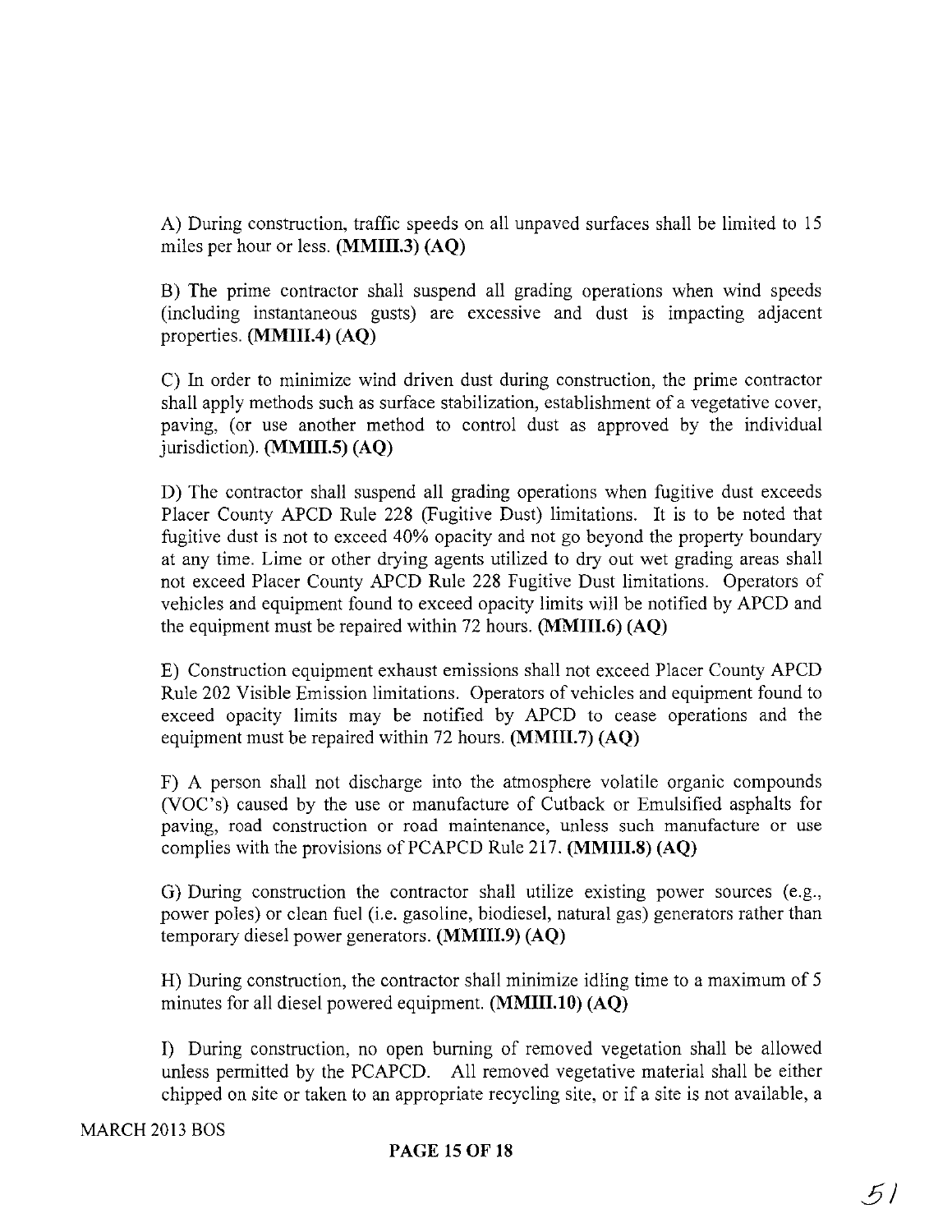licensed disposal site. (MMIII.ll) (AQ)

J) Stationary sources or processes (i.e. certain types of engines, boilers, heaters, etc.) associated with this project shall be required to obtain an Authority to Construct (ATC) permit from the Placer County Air Pollution Control District prior to the construction of these sources. In general, the following types of sources shall be required to obtain a permit: I). Any engine greater than 50 brake horsepower, 2). Any boiler that produces heat in excess of 1,000,000 Btu per hour, or 3) Any equipment or process which discharge 2 pounds per day or more of pollutants. Note that equipment associated with residential structures containing no more than 1 to 4 residential units are exempt from this requirement. Developers / contactors should contact the District prior to construction for additional information. (MM 111.12) (AQ)

### MISCELLANEOUS CONDITIONS

6&.55. The applicant shall, upon written request of the County, defend, indemnify, and hold harmless the County of Placer, the County Board of Supervisors, and its officers, agents, and employees, from any and all actions, lawsuits, claims, damages, or costs, including attorneys' fees awarded by a certain development project known as Gold Hill Gardens. The applicant shall, upon written request of the County, pay or, at the County's option, reimburse the County for all costs for preparation of an administrative record required for any such action, including the costs of transcription, County staff time, and duplication. The County shall retain the right to elect to appear in and defend any such action on its own behalf regardless of any tender under this provision. This indemnification obligation is intended to include, but not be limited to, actions brought by third parties to invalidate any determination made by the County under the California Environmental Quality Act (Public Resources Code Section 21000 et seq.) for the Project or any decisions made by the County relating to the approval of the Project. Upon request of the County, the applicant shall execute an agreement in a form approved by County Counsel incorporating the provision of this condition. (County Counsel)

67.56. A gate across the project access driveway may be constructed just west of the proposed parking lot that is closest to Gold Hill Road as shown on the approved site plan. The parking lot encroachment onto the project driveway shall be constructed along with the gate in order to provide a turnaround area in front of the gate. These improvements shall be shown on the Improvement Plans. (ESD)

6&57. All existing structures now being used for habitation or which are intended for residential use shall meet, at the minimum, the requirements of the Uniform Housing Code. This may require the issuance of a Building Permit from the Placer County Building Services Division for the structure or improvements. If a Building Permit is required, the application shall be submitted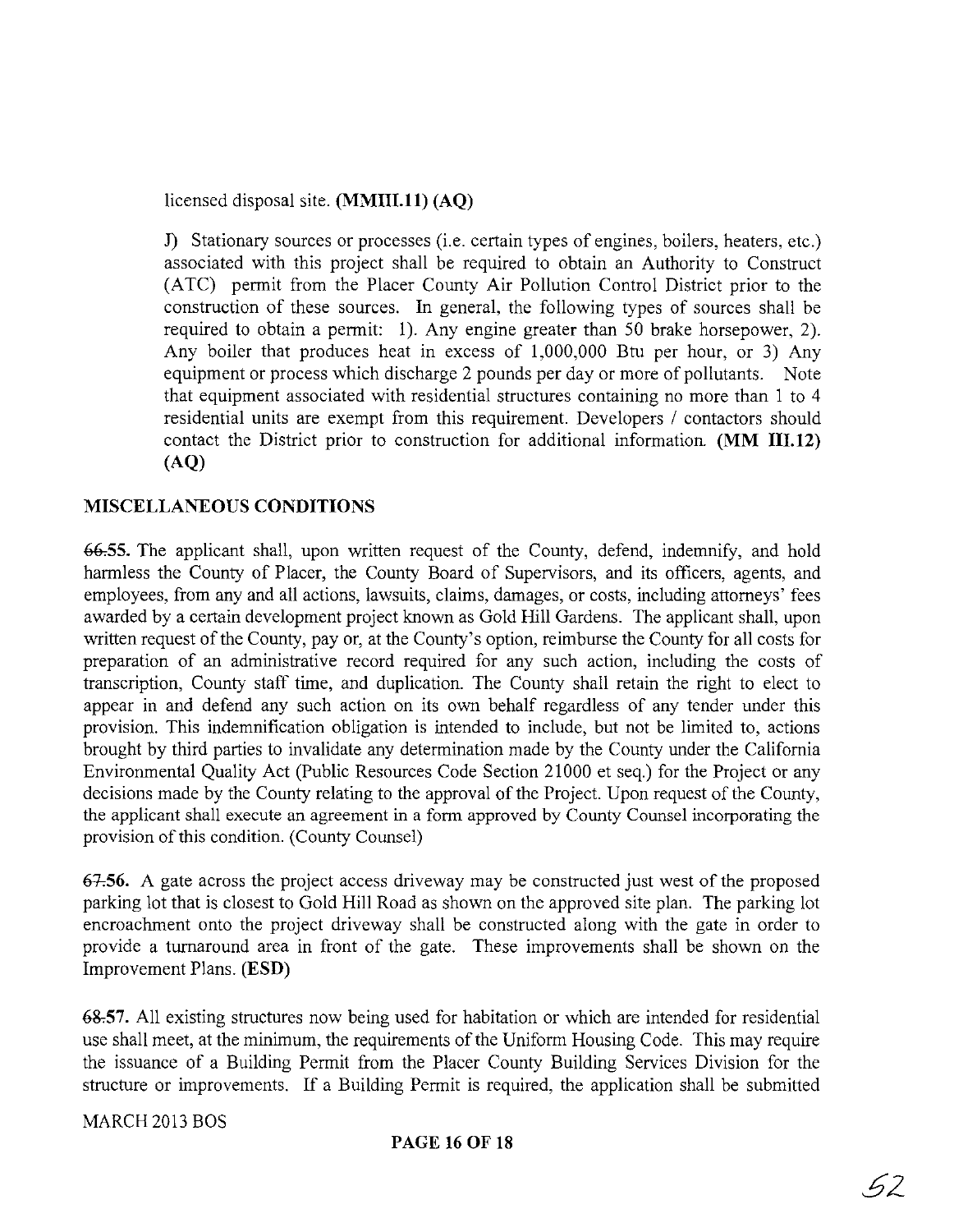within 14 days of this hearing date. The applicant shall cause an inspection to be conducted by either:

A) A licensed engineer or licensed architect; OR

B) The Placer County Building Department, to ascertain the habitability of the structure for residential use, in relationship to existing housing, plumbing, electrical, and mechanical codes.

If the applicant uses a licensed engineer or licensed architect, a copy of the results of this inspection shall be approved by and filed with the Building Services Division prior to the occupancy of the secondary dwelling. If the Placer County Building Services Division requires a permit, the permit shall receive a final inspection and/or Certificate of Occupancy prior to use of the second dwelling. Failure to provide this information shall be grounds for the revocation of this Minor Use Permit. All necessary work shall be performed with a final inspection approved within 60 days ofthis hearing date, unless a further time extension is granted by the hearing officer. (PD)

69.58. The Improvement Plans shall show for the review and approval by the Development Review Committee the location of any entrance structure (including gates)/monument sign proposed by the applicant and shall be located such that there is no interference with driver sight distance as determined by the Engineering and Surveying Department, and shall not be located within the right-of-way. The entrance structure/monument sign shall be reviewed and approved by the DRC.

Any entrance monument sign or structure erected within the front setback on any lot, within certain zone districts, shall not exceed 3 feet in height (Ref. Chapter 17, Article 17.54.030, Placer County Zoning Ordinance). (ESD)

+Q59. The Improvement Plans shall include a note stating that During project construction, staking shall be provided pursuant to Section 5-1.07 of the County General Specifications. (ESD)

-1+;60. The applicant shall obtain a Business License for use of the residence as a Bed-and Breakfast and for use of the property as a Retail Nursery and Community Center.

# DEVELOPMENT STANDARDS

72.61. The project is subject to review and approval by the Placer County Design/Site Review Committee. Such a review shall be conducted prior to the submittal of the Improvement Plans for the project and shall include, but not be limited to: Architectural colors, materials, and textures of all structures; landscaping; irrigation; signs; exterior lighting; pedestrian and vehicular circulation; recreational facilities; recreation vehicle storage area(s); fences and walls for security and screening; noise attenuation barriers; all open space amenities; tree impacts, tree removal, tree replacement areas, entry features and trails. (MM 1.1) (PD)